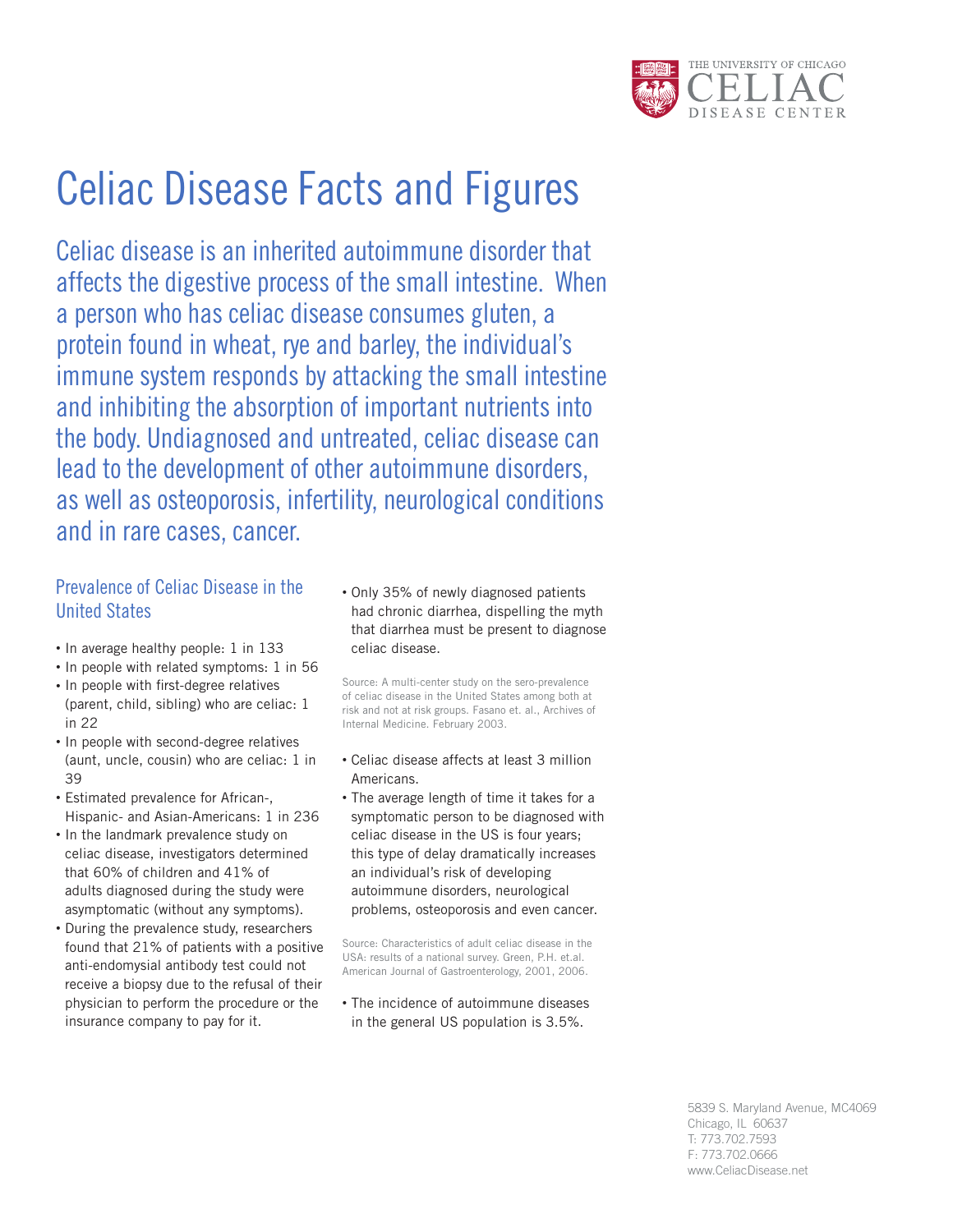In a 1999 study, Ventura, et.al. found that those diagnosed with celiac disease between 2-4 years of age had a 10.5% chance of developing an autoimmune disorder. Additional findings are outlined in the table below:

| Age at diagnosis     | <b>Chance of developing</b><br>autoimmune condition |
|----------------------|-----------------------------------------------------|
| $4 - 12$ yrs of age  | 16.7%                                               |
| $12 - 20$ yrs of age | 27%                                                 |
| Over 20 yrs of age   | 34%                                                 |
|                      |                                                     |

• Early diagnosis of celiac disease thus is important, as it might prevent complications, and awareness is the key. A recent study in North America shows that an active case-finding strategy in the primary care setting is an effective means to improve the diagnostic rate of Celiac Disease: by screening with the blood test all subjects belonging to known "at-risk" groups such as those listed above, the diagnosis rates increased more than 40 folds.

Source: Duration of exposure to gluten and risk for autoimmune disorders in patients with celiac disease. SIGEP Study Group for Autoimmune Disorders in Celiac Disease. Ventura A, et.al. Gastroenterology 1999 Aug;117(2):297-303. Rampertab SD et al. Trends in the Presentation of Celiac Disease Am J Medicine 2006 Catassi C et al. Detection of Celiac disease in primary care: a multicenter case-finding study in North America. Am J Gastroenterol 2007

## Celiac disease affects 1% of healthy, average Americans. That means at least 3 million people in our country are living with celiac disease—97% of them are undiagnosed.

Chronic Illness in the United States Below is a list of some commonly known chronic illnesses and the number of people affected in the United States:

- Epilepsy affects 2.7 million
- Cystic Fibrosis affects 30,000 people
- 17,000 people are living with hemophilia
- Parkinson's disease affects 1,000,000 individuals
- Ulcerative colitis affects 500,000 people
- Crohn's disease affects 500,000 Americans
- 2.1 million Americans are living with rheumatoid arthritis
- Lupus affects 1.5 million people
- Multiple sclerosis affects 400,000 people in the United States

### Putting Celiac Disease in Perspective

- Type 1 Diabetes affects 3 million people; 6% (180,000) of those diagnosed also have celiac disease.
- 610,000 women in the US experience unexplained infertility; 6% (36,600) of these women might never learn that celiac disease is the cause.
- 350,000 people in the United States are living with Down Syndrome; 12% (42,000) of them also have celiac disease.
- The number of people with celiac disease in the U.S. would fill 4,400 Boeing 747 airplanes.
- It would take 936 cruise ships to hold every American with celiac disease.
- Americans with celiac disease could fill Comiskey Park (now US Cellular Field, with 40,000 seats) to watch the Chicago White Sox 55 times.
- U.S. fans with celiac disease could fill Soldier Field, the home of the Chicago Bears, 37 times.
- The number of people with celiac disease in the U.S. is roughly equal to the number of people living in the state of Nevada.
- Alaska, Delaware, Washington DC, Hawaii, Idaho, Maine, Montana, Nebraska, New Hampshire, New Mexico, North Dakota, Rhode Island, South Dakota, Utah and Vermont all have populations that are less than 2,200,000 the number of people living with celiac disease in the United States.

### Facts about the Gluten-Free Diet

• In 2004 the Food Allergen Labeling and Consumer Protection Act became law. This legislation went into effect in 2006 and makes it possible, for the first time, for people with celiac disease to read a food label and determine in a few easy steps if a product is safe to eat. The University of Chicago Celiac Disease Center helped to pass this law.